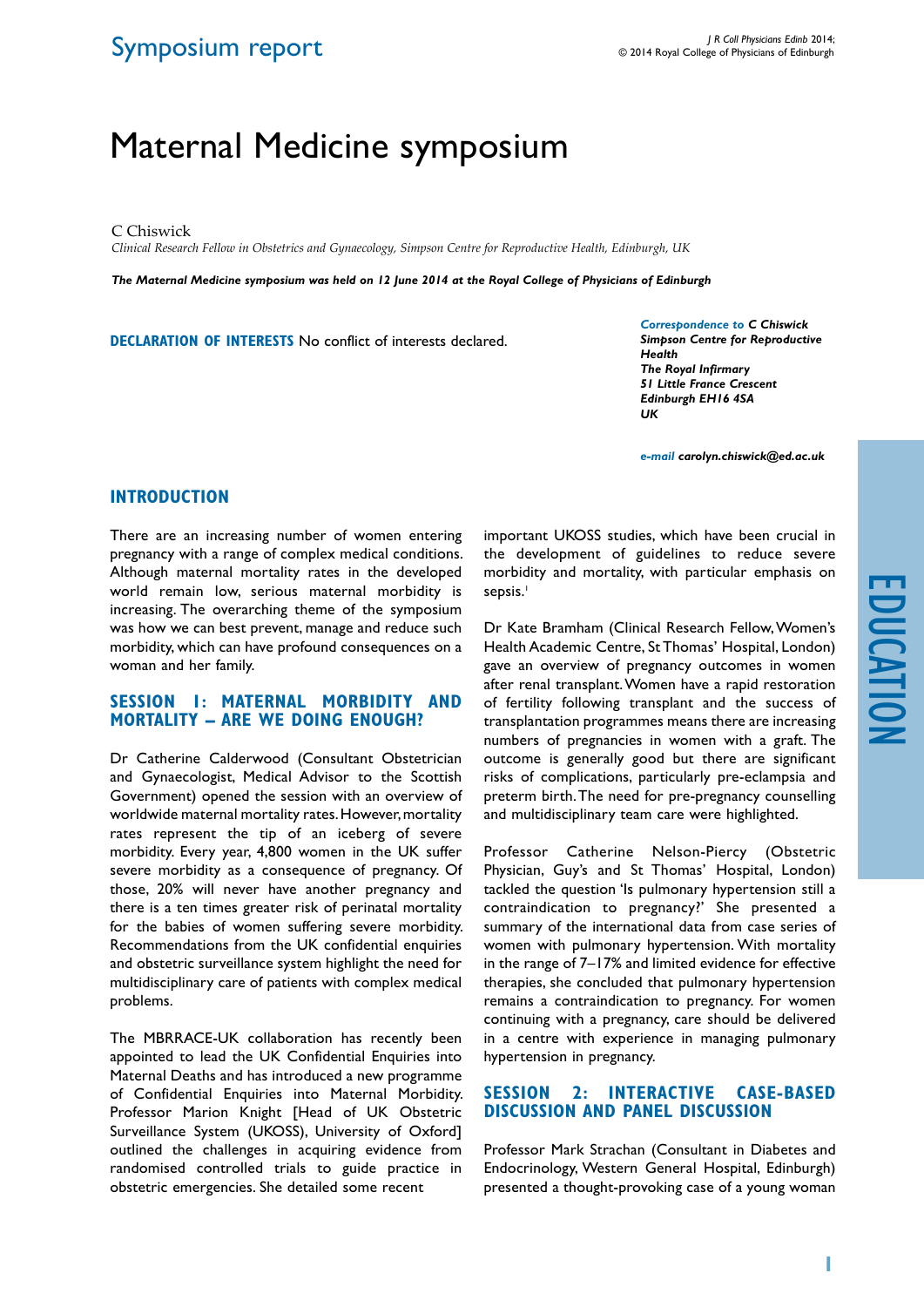with cystic fibrosis who had undergone pulmonary transplant and was seeking fertility treatment. The case provoked lively discussion from the panel and floor on both the clinical challenges of her care, and also on the ethical dilemma of providing assisted conception to a woman for whom pregnancy was likely to present significant risk.

Dr Catherine Head (Consultant Cardiologist, Guy's and St Thomas' Hospital, London) used a series of clinical cases to give an excellent overview of the management of adult congenital heart disease in pregnancy. She emphasised some useful learning points including the need for MR or CT imaging to assess the maximal aortic diameter in women with bicuspid aortic valve and that women with repaired coarctation generally do well in pregnancy but must have an MRI scan to detect any residual gradient or aortic aneurism.

#### **The Freeland Barbour Lecture: Managing crises in pre-eclampsia**

Globally, pre-eclampsia remains an important cause of maternal morbidity and mortality, with a particularly high prevalence in Africa. Professor John Anthony (Head of Maternity Centre, Groote Schuur Hospital, University of Cape Town, South Africa) shared his wealth of experience of the condition with an overview of the multidisciplinary intensive care necessary to optimise outcomes for women with severe disease. He emphasised strategies to avoid the immediate catastrophic consequences of cerebrovascular haemorrhage and pulmonary oedema but also reminded us of the long-term risks of renal failure and vascular disease in later life.

#### **Session 3: Hot Topics**

Diabetes in pregnancy has long been recognised as a significant risk factor for adverse pregnancy outcome. However, publication of the Hyperglycaemia and Adverse Pregnancy Outcomes (HAPO) study<sup>2</sup> and the Australian Carbohydrate Intolerance Study in Pregnant Woman (ACHOIS)<sup>3</sup> has ignited debate on the appropriate management of women with hyperglycaemia in pregnancy. Co-author of the HAPO study, Professor David McCance (Consultant Physician/Honorary Professor of Endocrinology, Royal Victoria Hospital, Belfast), presented a summary of the evidence and the consequent international consultation process which produced the guidance from the International Association of Diabetes and Pregnancy Study Group.

Obesity is the most common pregnancy co-morbidity in the UK. There are no effective evidence-based strategies for reducing complications in this group of women. Professor Siobhan Quenby (Professor of

Obstetrics, Division of Reproductive Health, Warwick Medical School) presented her research on myometrial dysfunction in obese women. She believes this is the key to understanding the underlying mechanisms of pregnancy complications in obese women and emphasised the need for ongoing translational research in this area to develop targeted interventions.

## **Session 4: The acutely ill pregnant woman**

Dr Alastair Campbell (Consultant Obstetrician and Gynaecologist, Royal Infirmary of Edinburgh) discussed the most common causes of the acutely ill pregnant woman, including sepsis, haemorrhage and severe preeclampsia. He highlighted the need for staff training in the early recognition of the acutely ill patient, the importance of the use of early warning charts in maternity care, and multidisciplinary teamwork.

Dr Andrew Thompson (Consultant Obstetrician and Gynaecologist, Royal Alexandra Hospital, Paisley) gave a preview of the likely changes in the updated Royal College of Obstetricians and Gynaecologists guideline on venous thromboembolism in pregnancy. These include 'new' risk factors such as hospital admission and preterm delivery and an emphasis on the importance of documented and repeated risk assessment during pregnancy.

Headache is a common presenting complaint in pregnancy and can be a diagnostic dilemma for the obstetrician. Dr Richard Davenport (Consultant Neurologist, Western General Hospital, Edinburgh) provided a helpful summary of potential causes, red flag symptoms and indications for imaging. He described the newly classified headache disorders of reversible cerebral vasoconstriction syndrome and posterior reversible encephalopathies syndrome.<sup>4</sup> In a recent cohort study, 97.9% of patients with eclampsia had posterior reversible encephalopathies syndrome, suggesting it may be part of the pathogenesis of the disease.<sup>5</sup>

#### **Take home message**

Multidisciplinary team care is essential in reducing risk for complex patients. The symposium provided an excellent forum for the sharing of expertise among specialties and it was encouraging to see a range of medical specialties represented among the delegation. The talks were engaging and delegates left with enriched knowledge and new ideas to improve patient care.

education